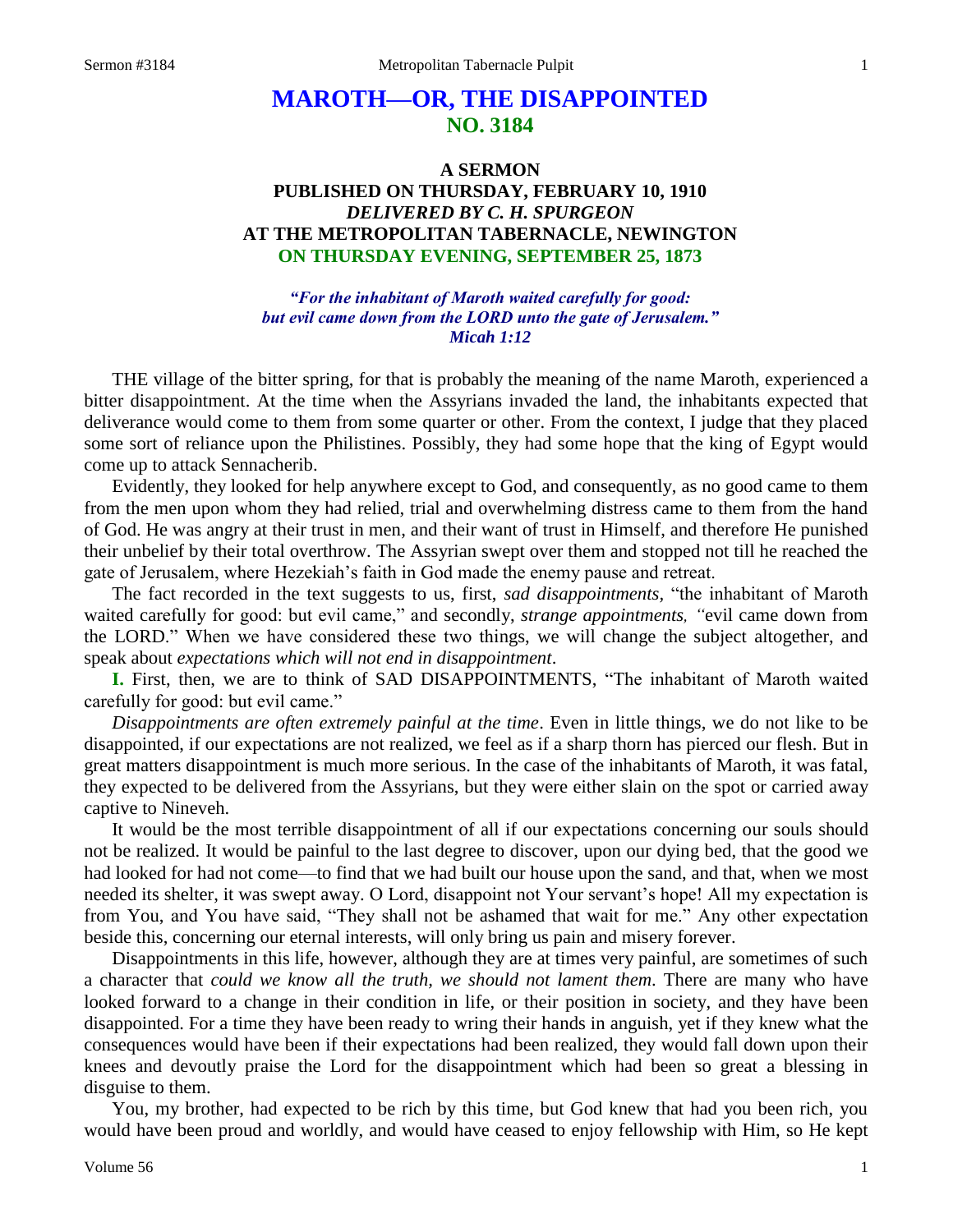you poor that you might still be rich in faith. You, my friend, had expected to be in robust health at this time, but had you been so, you might not have been walking so humbly before the Lord as you are now doing.

You, my oft-bereaved brother, had hoped to see your family spared to grow up, so that you might have had sons and daughters upon whom you could have leaned in your declining days, yet they might have proved a plague and a sorrow to you instead of a comfort and a blessing. Complain not that they were taken from you in their childhood by that kind hand which made them blest forever, and only deprived you for a while of their companionship, which might not have been an unmixed blessing to you.

Rest assured, O child of God, that whatever happens to you is as it should be! Believe that, if you could have infinite wisdom, and the helm of your life's vessel could be entrusted to your hands, you would steer it precisely as God steers it, you would not always guide the ship through smooth water any more than He does. If you could be unerring in judgment, and could be your own guide, you would choose for yourself the track which God has chosen for you. It is divine love and infallible wisdom that have ordered all things for you up to this very moment, so whatever your disappointments may have been, comfort yourself with the assurance that they have been among your greatest blessings.

*There are some expectations which are certain to be disappointed*. When a man expects to prosper through wrong-doing, his expectations will certainly not be realized, at least, not in the long run, however much he may seem to prosper for a while. When a man thinks that happiness can be found in the ways of sin, he will be bitterly disappointed sooner or later. When a man expects that, by selfreliance, he will be able to gain all that he needs without trusting to a stronger arm than his own, his expectations will not be realized.

When a man is relying upon his fellow creature, when he thinks that the all-important matter for him is to have some rich patron or powerful friend, and he is under the delusion that he can do without any help from heaven, he is sure to be disappointed, and he who is depending upon his own good works, and trusting to his own unaided resolutions to hold on in the way of holiness, will be terribly disappointed unless he repents before it is too late.

There are some things which only fools will expect—things which are contrary to the laws of nature, and things which are contrary to the rules of grace. The man who never sows good corn, but yet expects to reap at harvest time, is a fool, and his disappointment will come in the form of thorns and thistles all over his fields. The sluggard, who lies in bed and lazily says, "A little more sleep, a little more slumber, a little more folding of the hands to sleep," may expect in that way to become wealthy, but Solomon long ago said to him, "Thy poverty shall come as one that travelleth, and thy want as an armed man." This is true in spiritual things as well as in temporal. God gives blessing to effort and diligence, not to idleness and lethargy.

Besides this, *in many cases disappointments are highly probable*. Some of our familiar proverbs relate to such cases as these. One says, "Those who wait for dead men's shoes are pretty sure to go barefoot." Another is, "If they never drink milk till they get their uncle's cow, they will be long thirsty for the want of it." Yet there are persons who waste a great part of their lifetime in vain expectations of what they call "windfalls." We know that the "windfalls" in the orchard generally fall because they are rotten, and are not worth picking up, and other "windfalls" are often no more valuable.

There are men who might have prospered if they had not foolishly sat down in the expectation that somehow or other, a great fortune would hunt them out and make them independent, such expectations are usually doomed to disappointment. If any of you have fallen into the pernicious habit of reading works of fiction, and so have formed romantic ideas of what is likely to occur to you, the great probability is that your daydreams will be only dreams, and your castles in the air will never be inhabited by you.

I pray you not to fritter away your time and opportunities in vain expectations which most probably will never be fulfilled. Expect to receive not quite all you earn, nor all you lend, and probably your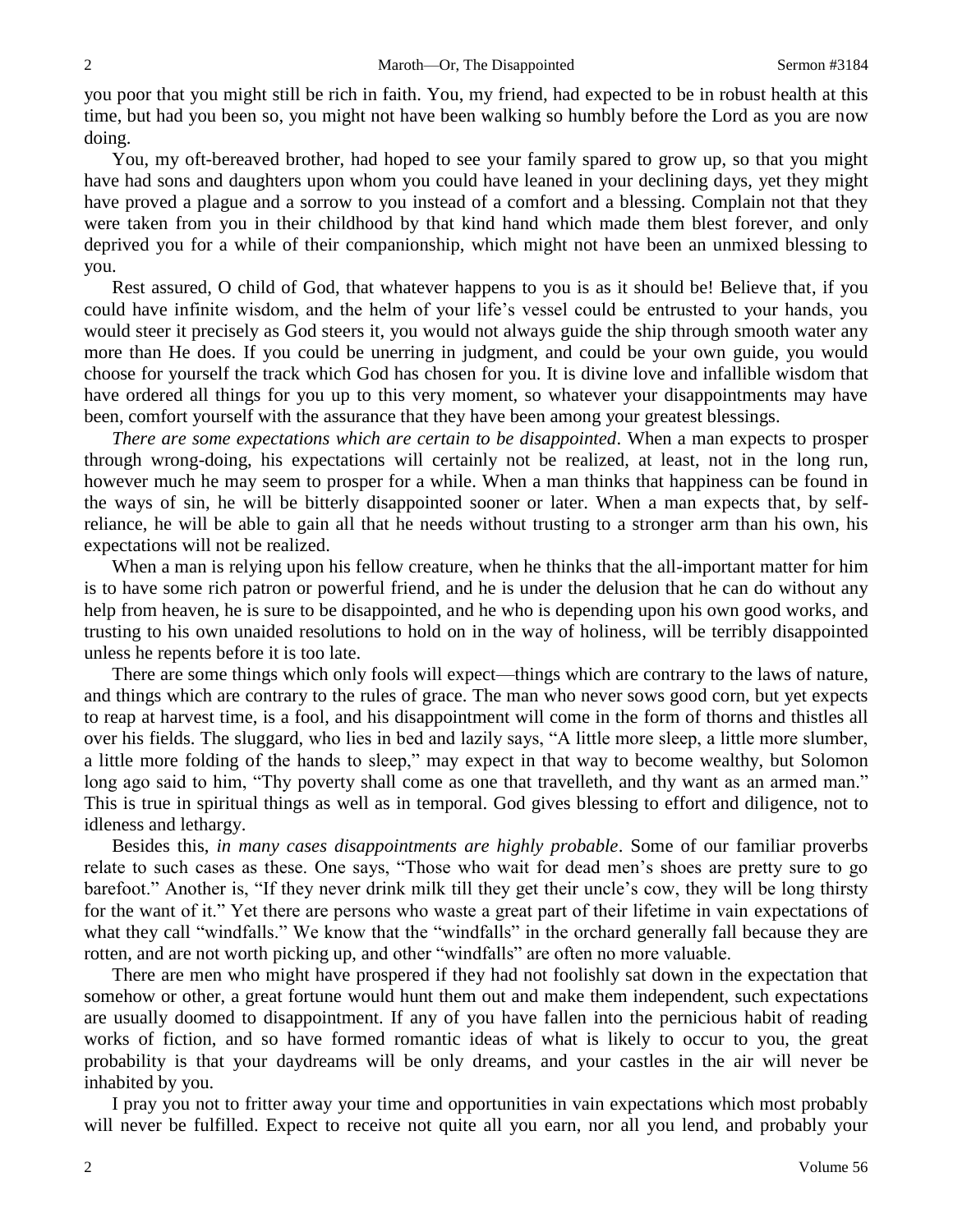expectations will not be disappointed, but as another of our proverbs puts it, if you count your chickens before they are hatched, it is highly probable that your expectations will not be realized.

There are also *other expectations that will possibly end in disappointment*. Even the most legitimate hopes are not always realized. "There's many a slip 'twixt the cup and the lips." When we feel almost sure that a certain plan must succeed, suddenly it turns out to be all a mistake. We think that as prudent men, we have arranged matters so wisely that they must succeed, yet in the issue we are grievously disappointed.

Be not hasty in condemning those who do not succeed in business, for at least in some cases failure has come through no fault of theirs. Do not judge harshly all who are in need, no doubt there are all too many instances in which poverty is the result of idleness or drunkenness, but there are other cases in which poverty is blameless and even honorable. Men may toil hard, do the very best they can, and seek God's blessing upon their efforts, and yet they may not be permitted to secure a competence. If you, my friend, reckon upon seeing all your schemes succeed, you are very likely to be disappointed.

If you, my Christian brother, imagine that between here and heaven, the way will be laid with smooth turf well rolled, you will certainly be disappointed. If you think that the sea will always be calm as a lake, and that no storm will ever ruffle it, you will be disappointed. There will be some things that will fulfill your expectations, but there will be others that will not, and in those you will be like the inhabitant of Maroth, who "waited carefully for good, but evil came."

In every case, *disappointments should be borne with the greatest possible patience and equanimity*. I am sorry to say that we do not all bear them so, not even all of us who profess to be Christians. Remember that God has never promised that all our expectations shall be fulfilled, it would have been a doubtful blessing if such a thing had been guaranteed to us, and we might easily have expected ourselves into utter misery.

Who are you that everything should happen just as you wish? Should the weather be fine simply because you want it to be so when a thousand fields are gasping for rain? Should you have the channels of trade turned in your direction when, if that were the case, scores of others would be beggared? Is everything in this world to be so arranged that you shall be the darling and pet of providence?

It cannot be right for such a state of things to prevail, therefore, when we are disappointed, whether it is in little matters or great ones, let us bear the disappointment bravely, and lay the whole case before the Lord in prayer. Let us ask Him wherefore He contends with us, and if there be any reason for it which we can discover in ourselves, let us endeavor to remove it, or if we can find no cause, let us believe that God acts in wisdom and in love, and let us cheerfully submit to whatever He appoints for us.

We would bear our disappointments with all the greater equanimity if we would always remember that *disappointments are often exceedingly instructive*. What do they teach us? Well, first, they teach us that our judgment is very fallible. We learn from them that we are not such prophets as we thought we were, we fancied that if we said that such and such a thing was going to happen, it would surely be so, but when the result proved to be just the opposite, we found that our judgment was not as reliable as we thought it was, and therefore our forecast was quite inaccurate. So our disappointments teach us our need of greater wisdom than our own, and also teach us the folly of trusting to our own understanding.

They also teach us the uncertainty of everything that is earthly. What is there here that can be depended upon for a single hour? The life of the most robust may suddenly end, the current of affairs may change more rapidly than the tide. Riches take to themselves wings and fly away. The greatest wisdom becomes the greatest folly. All is vanity, and vexation of spirit. If our disappointments teach us this lesson, we shall be well repaid for having suffered them.

Let them also teach us to speak correctly, as Christians should. You know how the apostle James writes, "Go to now, ye that say, Today or tomorrow we will go into such a city, and continue there a year, and buy and sell, and get gain: whereas ye know not what shall be on the morrow....For that ye ought to say, If the Lord will, we shall live, and do this, or that." Let our past disappointments warn us to speak with bated breath about tomorrow and the more distant future, and not to say without any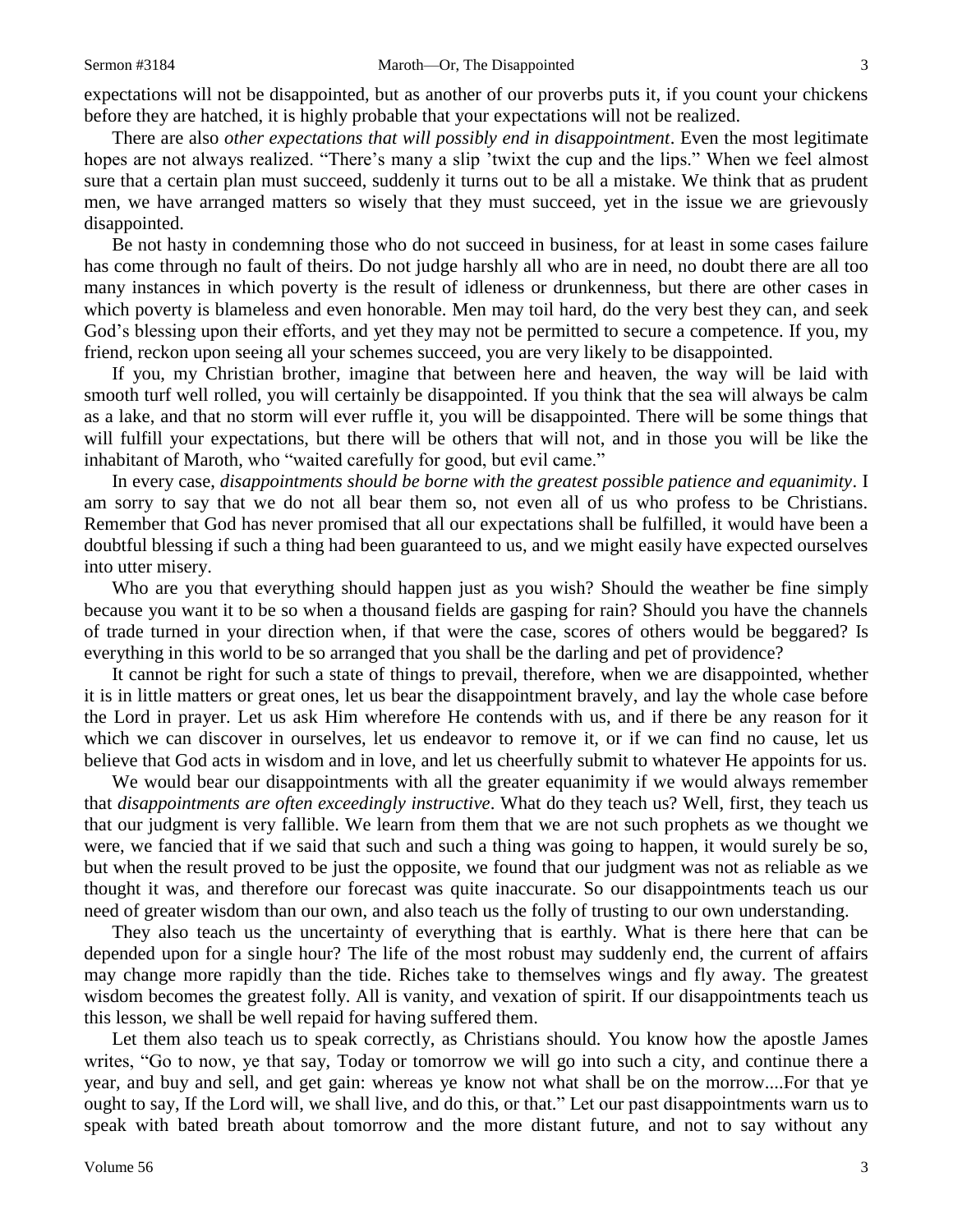qualification what we will do as if all time were at our disposal, and we were the disposers of all events. Even if we do not always use the words, "If the Lord will," "If God pleases," "If we are spared," or similar expressions, let the spirit of them always be in our mind, so that we do not think and speak unconditionally concerning the unknown future.

Let our disappointments also teach us to submit absolutely and unquestioningly to the Lord's will. We wish to have things in a certain fashion, but God plainly indicated that they are not to be so, therefore let us cheerfully surrender our wish to His will. Surely, O child of God, you would not think of wanting to have your way when once you learn that it is contrary to your heavenly Father's way! If you are right-minded, you will at once give up your wish and will say, "Not my will, O my Father, but thy will be done!"

You will probably do that all the more decidedly if some disappointment has burnt into your soul the truth that God is wiser than you are, and that His will must always prevail above yours. Stand to the surrender at all times, and say to the Lord, "Show me thy way, and let me hear the voice behind me saying, 'This is the way; walk ye in it.'"

Let me also add that *disappointments may be greatly sanctified*. They are not so always, for sometimes they irritate, and so cause sin, or they create a murmuring spirit against God, and so make us worse than we were before. But sanctified disappointments are part of that rod of the covenant which is so beneficial in the hand of a chastening God.

Sometimes a grievous disappointment has changed the whole current of a person's life. A man was looking forward to what he hoped would be a happy marriage, but his intended bride suddenly died, and then he surrendered his heart to Jesus, who became the Bridegroom of his soul. A son had expected to inherit a large estate, but by some means the wealth came not into his possession, and when he found himself poor, he sought true riches in Christ. A strong man had hoped to build up a prosperous business, but he was unexpectedly smitten with serious illness, his former prosperity departed from him, and then he fixed his hopes upon the ever-blessed Son of God, and so he attained to bliss which no earthly success could ever have brought him.

I remember meeting a man who told me that he could never see spiritually until he had lost his natural eyesight, and there have, doubtless, been many who were never rich until they became poor, and others who were never happy until their earthly happiness was blighted and blasted, and then they sought and found true happiness in Jesus. What a blessed disappointment it is that leads us to a Savior's love!

Disappointments are also sanctified to believers when they help to wean them from the world. There is a sort of glue about this world that makes it adhere to us, and makes us adhere to it. David found it so when he wrote, "My soul cleaveth unto the dust." Earth naturally clings to earth, but I will warrant you that David cared little enough for earth when his handsome son Absalom became a rebel, and when his house, which had been such a comfort to him, became a terror, and when his subjects, who had almost worshipped him, joined in rebelling against him.

Then did he plaintively sigh, "Oh, that I had wings like a dove! for then would I fly away, and be at rest." Yes, disappointments wean us from the world, and makes us plume our wings ready to be up and away to that fair country where hope shall reach its full fruition, and disappointment shall be unknown forever.

Moreover, brethren, when we meet with disappointments in this life, we prize all the more the faithfulness of our God. When you have had an unkind word from one whom you have loved, how much more closely you have nestled down in the embrace of your ever-loving Savior! When you have been betrayed by a friend in whom you trusted, what sweet communion you have had with the Friend that sticketh closer than a brother! When your gourd above you has withered, and you have lost its welcome shade, how much more you have prized the shadow of a great rock in a weary land!

It is a good thing for us to have all earthly props knocked away, for then we value more than ever the faithfulness of the God who never fails those who put their trust in Him. Those who always remain on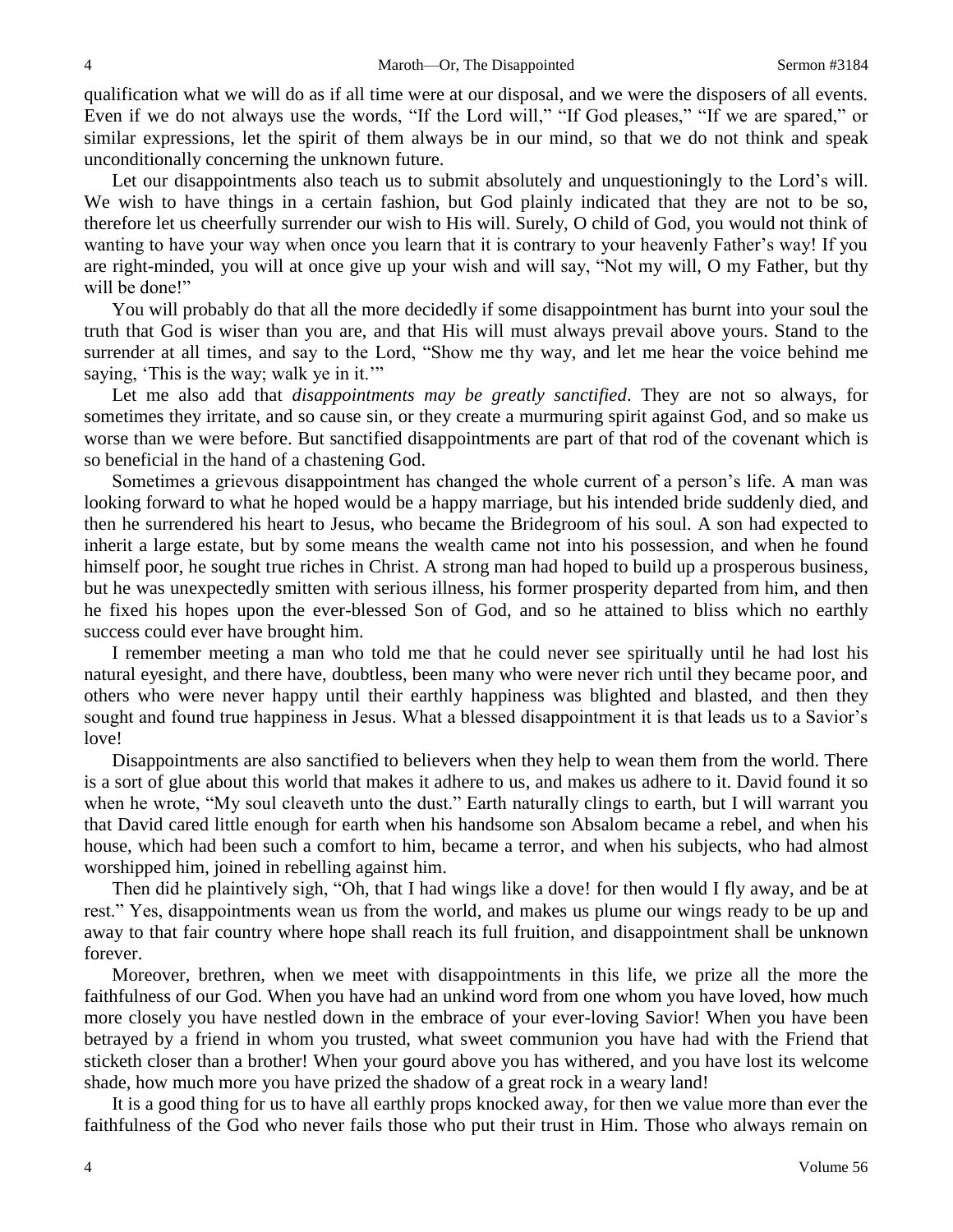dry land will never learn by practical experience what the sailors know. "They that go down to the sea in ships, that do business in great waters; these see the works of the LORD, and His wonders in the deep," and it is when, like the storm tossed mariners, our soul is melted because of trouble, that our dear Lord and Master, coming to us upon the crest of the wave, becomes tenfold more precious to us than He had ever been before.

If our disappointments would only make us hold with a loose hand all we have—house, and lands, and children, and health, and reputation, and everything—so that, if God should take them all away, we should still continue to bless His name because we never reckoned that they were ours to keep, but were only lent to us during our Lord's good will and pleasure—if our disappointments only brought us to such a condition as that, they would be, indeed, most soul enriching things.

**II.** Now I must leave that part of the subject, and turn to the second portion, which is STRANGE APPOINTMENTS, "The inhabitant of Maroth waited carefully for good: but evil came down from the LORD."

*This expression must not be misunderstood*. "Evil came down from the LORD." The word "evil" here means trial, affliction, chastisement, and to a Christian this kind of "evil" is often for his highest good. It does seem singular to a child of God that even that which he thinks to be evil should come down from the Lord.

How can it be that God is loving and kind when He deprives one of His children of her husband, or takes away her babe from her bosom? How can it be that God is infinitely wise, yet He sometimes casts His poor weak children into difficulties where they are at their wits' end, and know not what to do? How is it that He loves the righteous, and is gracious to them, yet He puts some of the best of them into the hottest part of the furnace, and makes it burn most furiously like that of Nebuchadnezzar of old?

If our aches and pains came from Satan. If our losses were the result of chance, or if our sufferings arose only from the malevolence of the wicked, they would be comprehensible, but it is oftentimes a marvel and a mystery to a Christian why the Lord sends the trials which lays upon him. Be patient, brothers, what you know not now, you shall know hereafter, so be content to wait until God reveals the mystery to you if He pleases to do so, and then it will make you marvel that your Lord should have taken such pains in training you for the service He has for you yet to render Him.

Perhaps I am addressing some child of God who is sorely puzzled as to why certain things have happened to him. But father, does your child always understand all that you do to him and for him? It was not long ago that your boy was sent away to school, perhaps he thought you unkind in treating him so, yet it was real love to him that prompted you to send him away from you to be all the better trained for whatever may lie before him in his later life. He does not understand all that is in your mind, and you can never comprehend all that is in the infinite mind of your Father who is in heaven. Be satisfied that whatever God does must be right.

Yet remember that in a certain sense, *all trials do come from God*. There may be secondary agents coming in between, but let us not cavil at them, or quarrel with them. When Shimei cursed David, Abishai said to the king, "Why should this dead dog curse my lord the king? let me go over, I pray thee, and take off his head," but David said, "Let him curse, because the Lord hath said unto him, Curse David." He felt that he deserved to be cursed so he looked upon Shimei's insults as being a form of chastisement from God.

If you strike a dog with a stick, he will bite the stick, but if he had more sense, he would try to bite you, and when we are chastened, it is foolish for us to be angry with the rod that God employs, and we dare not be angry with God. There may be sin in the person who causes us to suffer, as there was in the case of Shimei, but we must look beyond him even as David did, and learn what God's intention is in thus chastening us, and submissively accept whatever God appoints.

*There are some trials which come very distinctly from God*. Perhaps you have lost one who was very dear to you, let it comfort your heart that it was the Lord who took away your loved one. There is an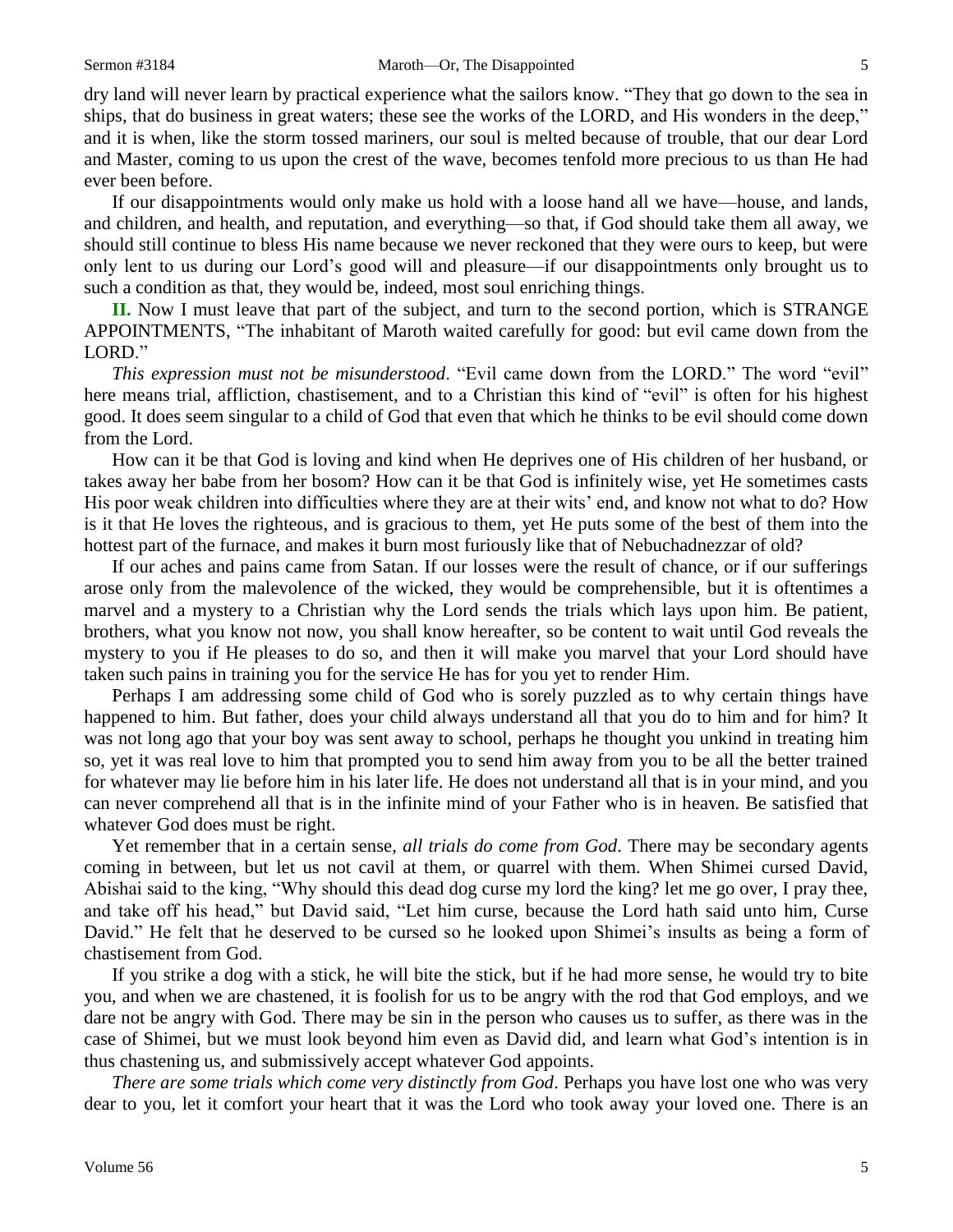empty chair in your house, and every time you look at it your eyes fill with tears, yet never forget that it was the Lord who called to Himself the one who used to occupy that chair.

Or possibly your trouble is that you are gradually fading away by consumption or some other deadly disease. Well, if it is so, that is God's appointment for you in the order of His providence, so do not rebel against what is clearly His will. Or it may be that your trial is that you have struggled hard to gain an honest livelihood for yourself and your family, but instead of attaining that end, you are constantly getting further and further away from it. If it is so, look upon your trouble as coming from God, and bear patiently what you are unable to alter.

This leads me to say to every Christian whose trial is distinctly from the Lord—my brother or sister, *this makes it all the easier for you to submit without murmuring to God's will*. When such a trial comes, there is nothing for a believer to say but this, "It is the LORD: let him do what seemeth him good." There may be cases in which submission will best be indicated by silence before the Lord. When Nadab and Abihu, the sons of Aaron, offered strange fire before the Lord, and there went out fire from the Lord, and devoured them, it must have been a terrible trial to their father, yet we read, "Aaron held his peace," as if he thought, "Since God has done it, what can I say?"

You know the oft repeated story of the gardener who had a favorite rose, and when it was plucked, he was very angry, but when he was told that the master had taken it, he said no more about the matter. May not the owner of the garden take any flowers in it that he pleases, and may not the Lord take away His beloved ones from us whenever He chooses to do so?

We ought not to be vexed with Him when He does so, but we ought to say with Job, "The LORD gave, and the LORD hath taken away; blessed be the name of the LORD." No, my Lord, I must not and I will not cavil at anything that You have done. Let the potsherd strive with the potsherds of the earth, but let not man strive with his Maker. In our case, it would not only be striving with our Maker, it would be striving with our best Friend, our Father, our all in all, and that we must never do. So, if the trial has come distinctly from God, it should be easy to submit to it.

And further, if it comes distinctly from God, *it gives all the more powerful plea in prayer*. One may plead thus, "O Lord, this trouble is not of my own making, You have sent it to me for Your own wise purposes, will You not bring me through it?" Another may say, "O Lord, I am very poor, yet this is not because I have been imprudent or extravagant, but because You have permitted it, so will You not help me in my time of need?" A sister pleads, "O Lord, I am in deep distress, my dear husband has been taken away, and I am left with many children, and with very scanty means, but as You have put me into this furnace, will You not be with me in it, and keep me from being consumed?"

When a soldier is sent on a campaign, he is not expected to bear his own charges, and if the great Captain of salvation has sent you out to fight for Him, He will meet your expenses. He will also cover your head in the day of battle and make you more than conqueror through His might. Did the Lord ever lay a heavier burden on any man than that man was able to bear unless He also gave him extra strength to enable him to bear it? Rest confident concerning the trial which God sends you, that He will also send you deliverance from it, or grace to glorify Him in it.

If His left hand smites you, His right hand will support you. If He frowns upon you today, He will smile upon you tomorrow. If He leads you into deep waters, He will bring you up again to the hills where He will gladden you with the light of His countenance. The deeper your sorrows, the higher shall be your joys, as your tribulations abound, so also shall your consolations abound by Jesus Christ. The groans of earth shall be surpassed by the songs of heaven, and the woes of time shall be swallowed up in the hallelujahs of eternity. So that, if in any of these senses evil comes down upon you from the Lord, I pray that He may give you the grace to accept it, and even to rejoice in it.

**III.** Now we are to close by thinking of EXPECTATIONS WHICH WILL NOT END IN DISAPPOINTMENT.

For instance, I expect, and so do you if you are the Lord's children, that *God will keep His promises*. It is not always so with men, for they make many promises which they never fulfill. There are men, who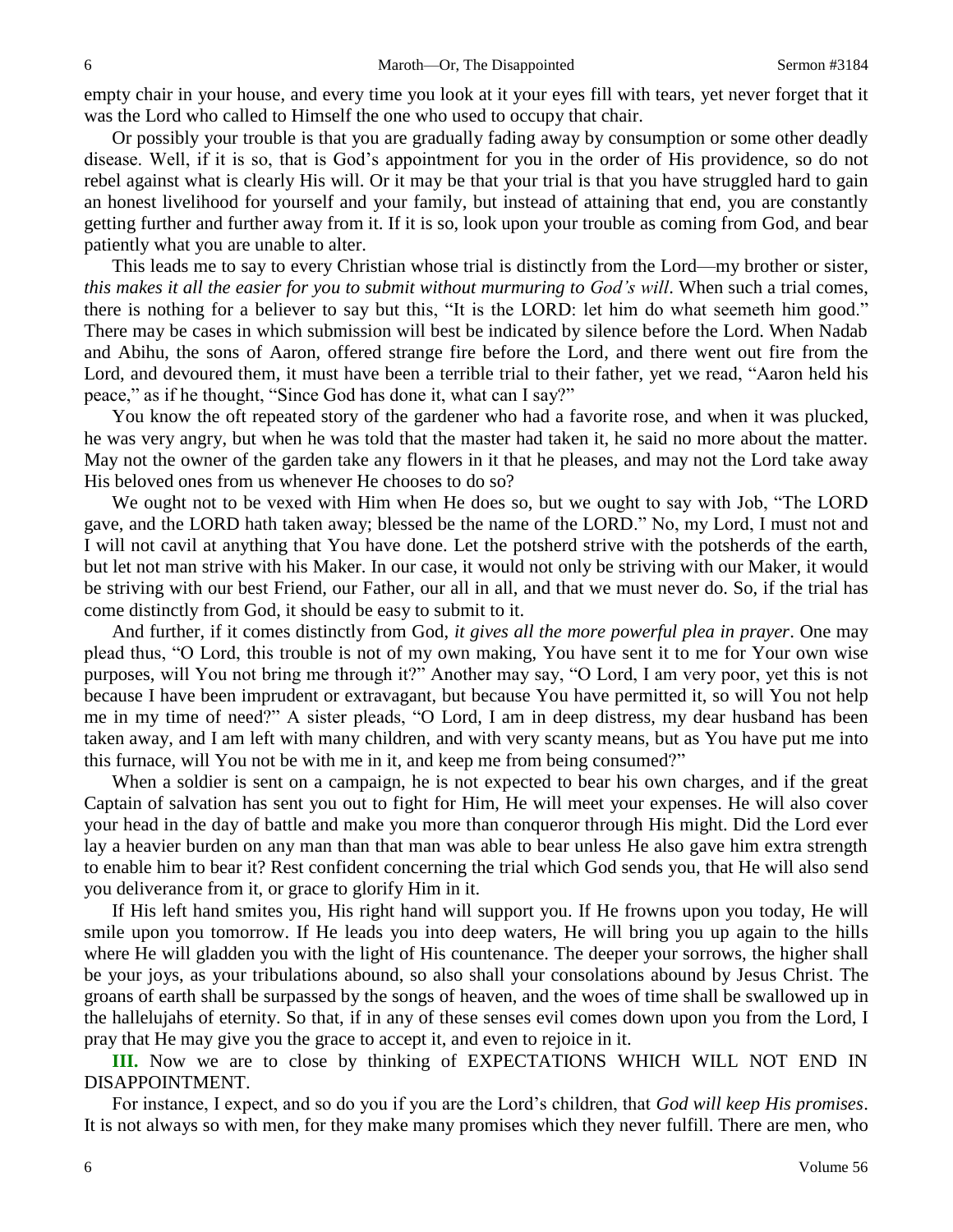are so rich and so reliable, that their signature to a check is as good as gold to the full value of the check, and God's promise is His check, which can be cashed at the Bank of Faith in every time of need. We are all too apt to rely upon our fellow men, even though they have failed us again and again, but we sometimes find it difficult to depend upon our God, although He has never failed anyone who has trusted Him.

O beloved, what wickedness lurks in that fact! If you believe every promise that God has given, you will be able to endorse the testimony that Joshua gave to the children of Israel just before he died, "Ye know in all your hearts and in all your souls, that not one thing has failed of all the good things which the Lord your God spoke concerning you; all are come to pass unto you, and not one thing hath failed thereof."

Then, next, *expect much from the merits and work of the Lord Jesus Christ*. If you have really believed in Him, expect to be justified by Him, expect that He will answer every accusation that can be brought against you either now or at the last great judgment day. Expect also to be preserved and kept by Him. Expect that He will go before you as your Shepherd, making you to lie down in green pastures, and leading you beside the still waters. Expect that He will plead for you in heaven and that He will soon come to take you up to dwell at His right hand forever. You cannot expect too much of Christ, and large as your expectations may be, none of them shall be disappointed.

And, beloved, *expect much from the work of the Holy Spirit*. If the Spirit of God has quickened you from your death in sin, what is there that He cannot and will not do? Are you in trouble? He can comfort you. Are you depressed? He can cheer you. Are you in the dark? He can enlighten you. Are you at this moment fighting against sin? He can enable you to gain the victory.

I am sure that many of God's children do not expect half as much as they ought from the Holy Spirit. They seem to imagine that there are some sins that cannot be driven out of them, they do not, in the power of the Spirit, put the sword to the throat of all their sins. Yet this should be the constant aim of every Christian, to drive out the Canaanites, and kill the last Amalekite with the edge of the sword.

The Spirit of God is able to subdue the fiercest temper, He is able to impart activity to the most slothful nature, He is able to repress the wildest and most evil desires, He is able to excite us to those virtues which seem to be directly opposite to our natural temperaments and characters. "All things are possible to him that believeth." If he will but wholly trust to the Holy Spirit, he shall be able to do great exploits in the war that has to be waged within his own heart, and also in the fight against evil which is raging all around him.

If time would permit, I might go on urging you to cherish expectations which are not likely to be disappointed, but I can only summarize them very briefly. Expect tonight that God will bless you as you offer up your evening prayer. Expect that the Lord will be with you tomorrow sustaining you amid all the cares and toils of the day. Expect for all the days of your active life that, as your days, so shall your strength be, and when your declining years come, expect that consolation will be given to you to meet every emergency.

In sickness, expect to receive sustaining grace. In death itself, expect the Lord's very special presence. Expect a glorious resurrection. Expect the triumph that you shall share with Christ in His millennial glory. Expect an eternity of bliss with Him as He has promised, and rest assured that none of these expectations shall be disappointed.

I fear that there are some here who have no right to cherish any of these expectations. You have probably had disappointments about many things already. I cannot pity you very much concerning the trivial disappointments of this life, but if you do not seek the Savior while He is to be found, there is a disappointment in store for you that might well fill all Christian hearts with tenderest pity and compassion.

Here is a man who has lived a life of selfish pleasure, he has been clothed in scarlet and fine linen, and has fared sumptuously every day, and on a sudden the voice of God declares that he must die. What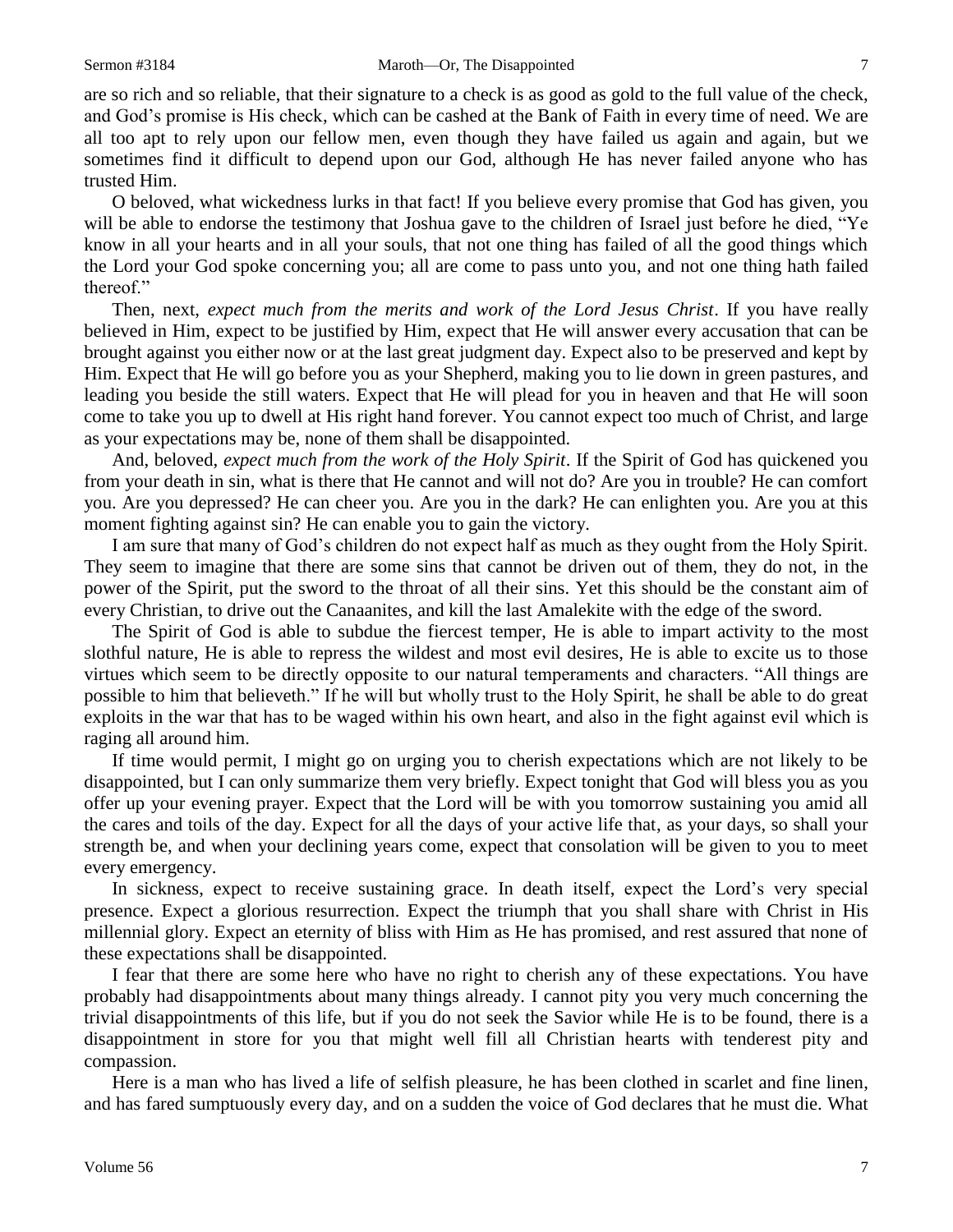will be his horror when he sees all his treasures melting away, and himself doomed to depart out of this world as naked as when he entered it!

Imagine the case of the man who has been what he calls religious, who has attended to all the ceremonies of his church, or who has been orthodox after the fashion of the sect to which he belongs, but who has had no new birth, and consequently, none of the life of God in his soul, no indwelling Spirit, no vital connection with the Lord Jesus Christ, the one and only Savior.

Yet he has expected to be ferried across the bridgeless river by one called Vain-hope, and when the hour of death has come, God has opened his eyes to let him see his real position, and the dread future that is awaiting him. Oh, the terror of that man when his vain and unfounded hopes are disappointed! We have read of some who have offered a great portion of their wealth if they might only be allowed to live another hour, but it was all in vain, for die they must.

God save all of you, my dear hearers, from such a doom as that! In order that it may be so, put not your trust in things below, be not like the inhabitants of Maroth, who looked to the Philistines and the Egyptians to help them, and so waited in vain for the good that never came, but turn your eyes unto Him who says, "Look unto me, and be ye saved," and then your expectations shall not be disappointed. So may it be, for Jesus' sake! Amen.

## **EXPOSITION BY C. H. SPURGEON**

### *HEBREWS 4*

(This exposition belongs to sermon No. 3182, Boldness at the Throne, but there was no space available for it there).

**Verse 1.** *Let us therefore fear, lest, a promise being left us of entering into his rest, any of you should seem to come short of it.*

Not only dread coming short, but dread the very appearance of it. Oh, that we might now enter into that rest, and so clearly enjoy it that there should not even be a seeming to come short of it!

**2.** *For unto us was the gospel preached, as well as unto them: but the word preached did not profit them, not being mixed with faith in them that heard it.* [See sermon #2089, Profitable Mixture].

They were not united to it by faith, consequently, as they did not receive the Word, it was taken away from them.

**3.** *For we which have believed do enter into rest,—*[See sermons #866, Rest, and #2090, A Delicious Experience].

Faith brings us into this rest, even as unbelief shut them out.

**3.** *As he said, As I have sworn in my wrath, if they shall enter into my rest: although the works were finished from the foundation of the world.*

That is God's rest, the rest of a finished work, and into that rest many never enter. The work by which they might live forever, the finished work by which they might be saved, they refuse, and so they never enter into God's rest.

**4-5.** *For he spake in a certain place of the seventh day on this wise, And God did rest the seventh day from all his works. And in this place again, if they shall enter into my rest.*

There are many professing Christians who do not understand what it is to rest because the work of salvation is done, they do not even seem to know that the work *is* done. They understand not that dying word of the Lord Jesus, "It is finished." They think there is something still to be added to His work to make it effectual, but it is not so.

**6-8.** *Seeing therefore it remaineth that some must enter therein, and they to whom it was first preached entered not in because of unbelief: again, he limiteth a certain day, saying in David, Today, after so long a time; as it is said, Today if ye will hear his voice, harden not your hearts. For if Jesus had given them rest, then would he not afterward have spoken of another day.*